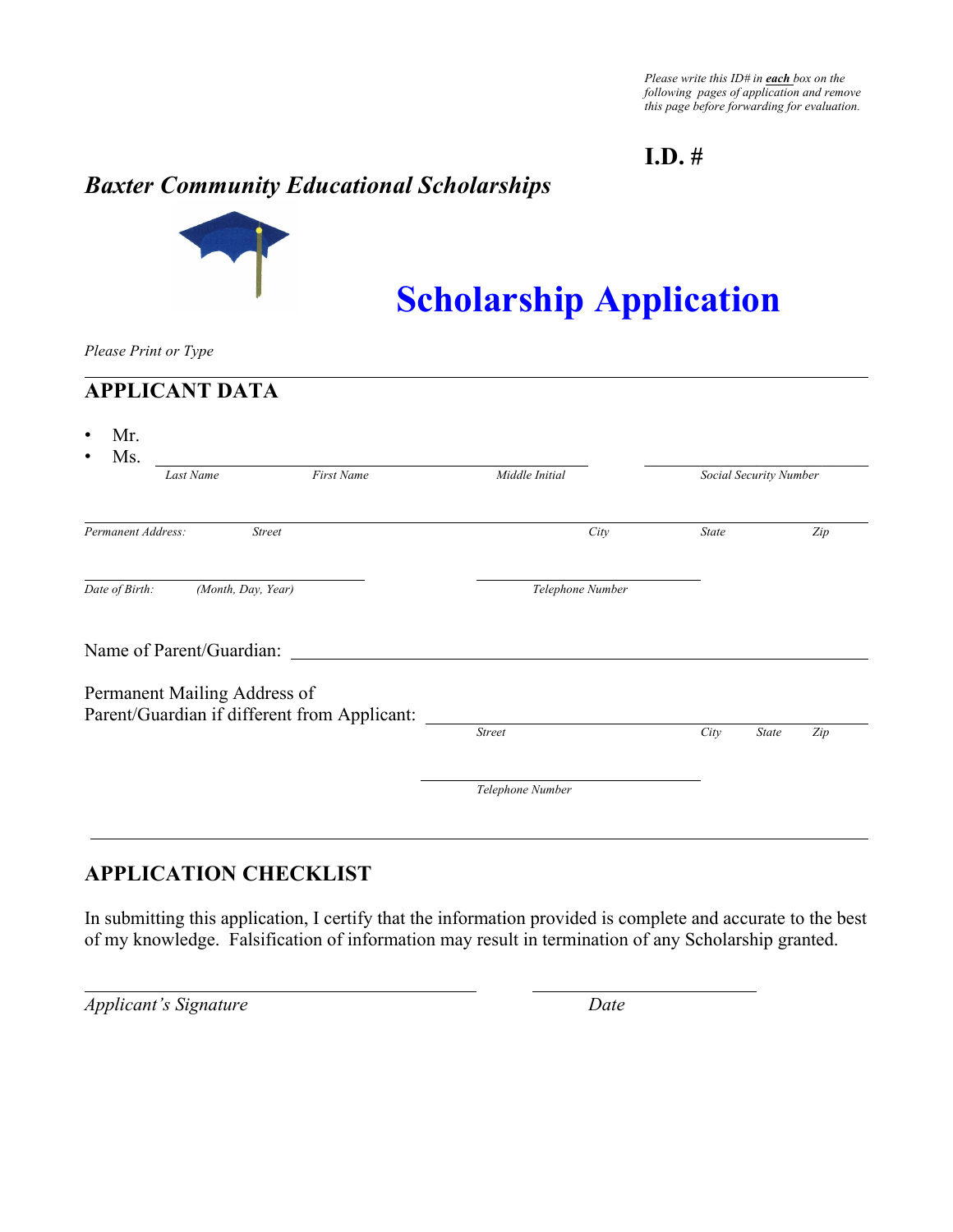#### **I.D. #**

# *Baxter Community Educational Scholarships* **APPLICATION**

# **SCHOOL DATA**

| High School Attended National School Attended |                       |                                                                                                                                                                                         |                     |       | Graduation Date |                      |                                                    |     |
|-----------------------------------------------|-----------------------|-----------------------------------------------------------------------------------------------------------------------------------------------------------------------------------------|---------------------|-------|-----------------|----------------------|----------------------------------------------------|-----|
| Address Street                                |                       |                                                                                                                                                                                         |                     |       |                 |                      |                                                    |     |
|                                               |                       |                                                                                                                                                                                         | City                | State | Zip             |                      | Telephone Number                                   |     |
|                                               |                       | Number of Years in the Baxter School District                                                                                                                                           |                     |       |                 |                      | 4-Yr. College/University                           |     |
|                                               |                       |                                                                                                                                                                                         |                     |       |                 | Community College    |                                                    |     |
|                                               |                       | Name of Post-Secondary school for which Applicant's                                                                                                                                     |                     |       |                 | Vocational/Technical |                                                    |     |
| Scholarship is requested:                     |                       |                                                                                                                                                                                         |                     |       |                 | Other                |                                                    |     |
|                                               |                       |                                                                                                                                                                                         |                     |       |                 |                      | Accredited? Yes • No •                             |     |
|                                               |                       |                                                                                                                                                                                         |                     |       |                 |                      |                                                    |     |
|                                               |                       | Address: <u>Street</u>                                                                                                                                                                  |                     |       | City            |                      | State                                              | Zip |
|                                               |                       | Year in Post-Secondary program during coming school year.                                                                                                                               |                     |       |                 |                      | Undergraduate 1 2 3 4 5 or Graduate 6              |     |
| Student will: • Live on Campus                |                       |                                                                                                                                                                                         | • Live off Campus   |       |                 | • Commute            |                                                    |     |
| Enrolled:                                     | • Less than half-time |                                                                                                                                                                                         | • Half-time or more |       |                 | • Full-time          |                                                    |     |
|                                               |                       |                                                                                                                                                                                         |                     |       |                 |                      |                                                    |     |
|                                               |                       |                                                                                                                                                                                         |                     |       |                 |                      | Year                                               |     |
|                                               |                       |                                                                                                                                                                                         |                     |       |                 |                      |                                                    |     |
|                                               |                       | Major field of study Applicant plans to pursue                                                                                                                                          |                     |       |                 |                      |                                                    |     |
|                                               |                       |                                                                                                                                                                                         |                     |       |                 |                      |                                                    |     |
|                                               |                       | <b>TRANSCRIPT INFORMATION</b>                                                                                                                                                           |                     |       |                 |                      |                                                    |     |
|                                               |                       |                                                                                                                                                                                         |                     |       |                 |                      |                                                    |     |
|                                               |                       | 1. High School seniors and students who have completed less than one full semester of post-secondary education must                                                                     |                     |       |                 |                      |                                                    |     |
|                                               |                       | include a high school transcript of grades and have the following section completed by the appropriate school official.                                                                 |                     |       |                 |                      |                                                    |     |
| 2.                                            |                       | Students currently enrolled in college or vocational/technical school must include most recent college transcript of<br>grades. (Completion of the following section is not necessary.) |                     |       |                 |                      |                                                    |     |
|                                               |                       |                                                                                                                                                                                         |                     |       |                 |                      |                                                    |     |
|                                               |                       | Applicant ranks _________ in a class of _________                                                                                                                                       |                     |       |                 |                      | Cumulative Grade Point Average ________ /4.0 Scale |     |
| <b>PSAT Scores:</b>                           |                       | Verbal Math                                                                                                                                                                             | <b>SAT Scores:</b>  |       |                 |                      | Verbal Math                                        |     |
|                                               |                       |                                                                                                                                                                                         |                     |       |                 |                      | Attendance Record in High School                   |     |
|                                               |                       | ACT Percentiles: English Math                                                                                                                                                           |                     |       |                 |                      |                                                    |     |
| School Official's Signature                   |                       | Title                                                                                                                                                                                   |                     | Date  |                 |                      | Telephone Number                                   |     |
|                                               |                       |                                                                                                                                                                                         |                     |       |                 |                      |                                                    |     |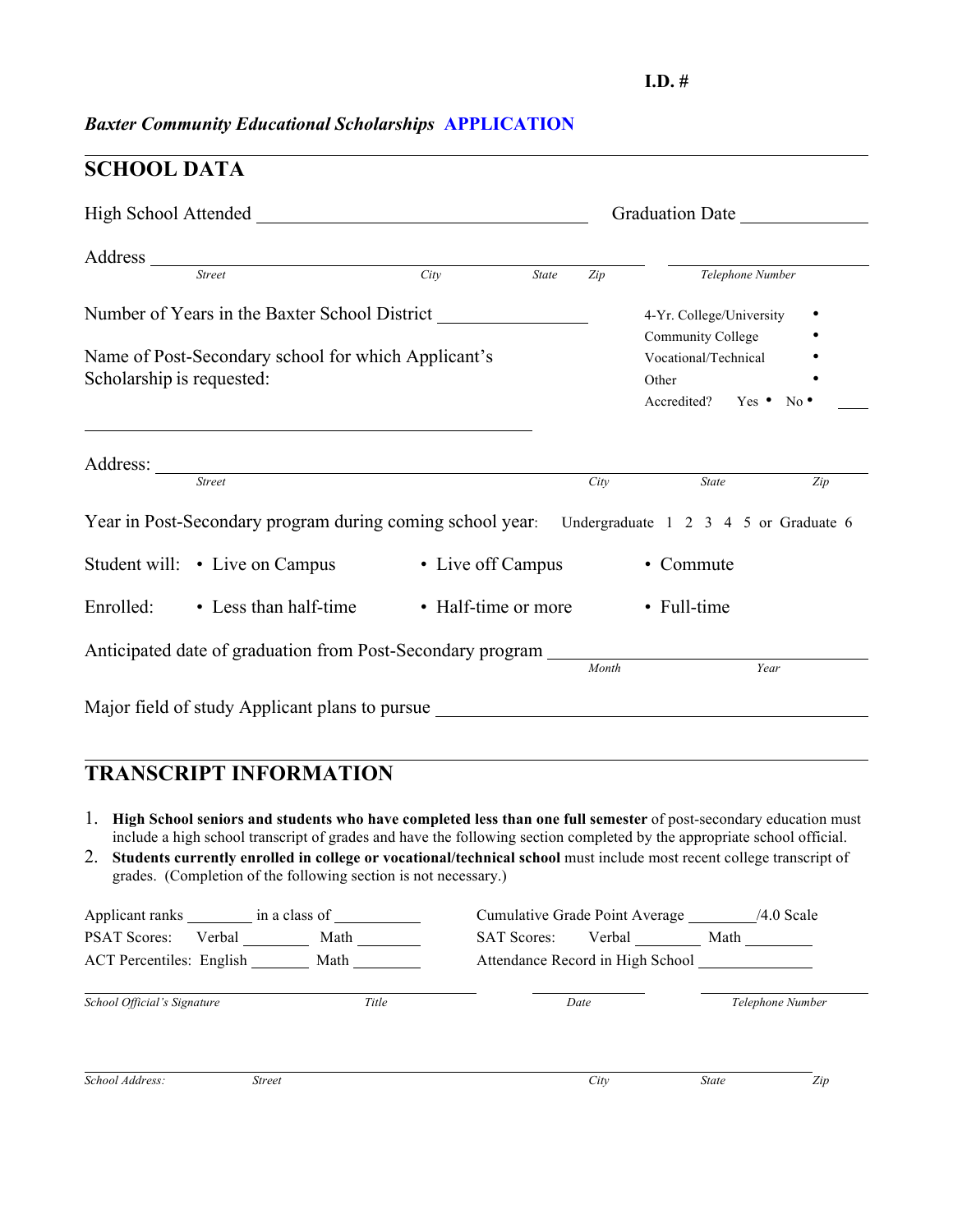*Baxter Community Educational Scholarships* **APPLICATION**

#### **OTHER AWARDS**

Please list below the name and amount of any grants or scholarships that you have been awarded for the coming school year.

| Name of Award | Amount | Granted | Pending |
|---------------|--------|---------|---------|
|               |        |         |         |

### **PERSONAL DATA**

Describe your work experience during the **past 4 years**. Indicate dates of employment in each job and approximate number of hours worked each week. List total amounts earned at each job.

| <b>POSITION</b> | Date From (mo/yr) | Date To (mo/yr) | <b>Hours per Week</b> | <b>Amount Earned</b> |
|-----------------|-------------------|-----------------|-----------------------|----------------------|
|                 |                   |                 |                       |                      |
|                 |                   |                 |                       |                      |
|                 |                   |                 |                       |                      |
|                 |                   |                 |                       |                      |
|                 |                   |                 |                       |                      |
|                 |                   |                 |                       |                      |

List all school activities in which you have participated during the **past 4 years** (e.g. student government, music, sports, etc.). List all community activities in which you have participated without pay during the **past 4 years** (e.g. Red Cross, church work, volunteer work). Indicate all special awards, honors.

| <b>ACTIVITY</b> | # of Years<br>Participated | <b>Special Awards</b><br>& Honors | <b>ACTIVITY</b> | # of Years<br>Participated | <b>Special Awards</b><br>& Honors |
|-----------------|----------------------------|-----------------------------------|-----------------|----------------------------|-----------------------------------|
|                 |                            |                                   |                 |                            |                                   |
|                 |                            |                                   |                 |                            |                                   |
|                 |                            |                                   |                 |                            |                                   |
|                 |                            |                                   |                 |                            |                                   |
|                 |                            |                                   |                 |                            |                                   |
|                 |                            |                                   |                 |                            |                                   |

Make a statement of your plans as they relate to your educational and career objectives and future goals.

Please report any unusual family or personal circumstances you feel warrant attention.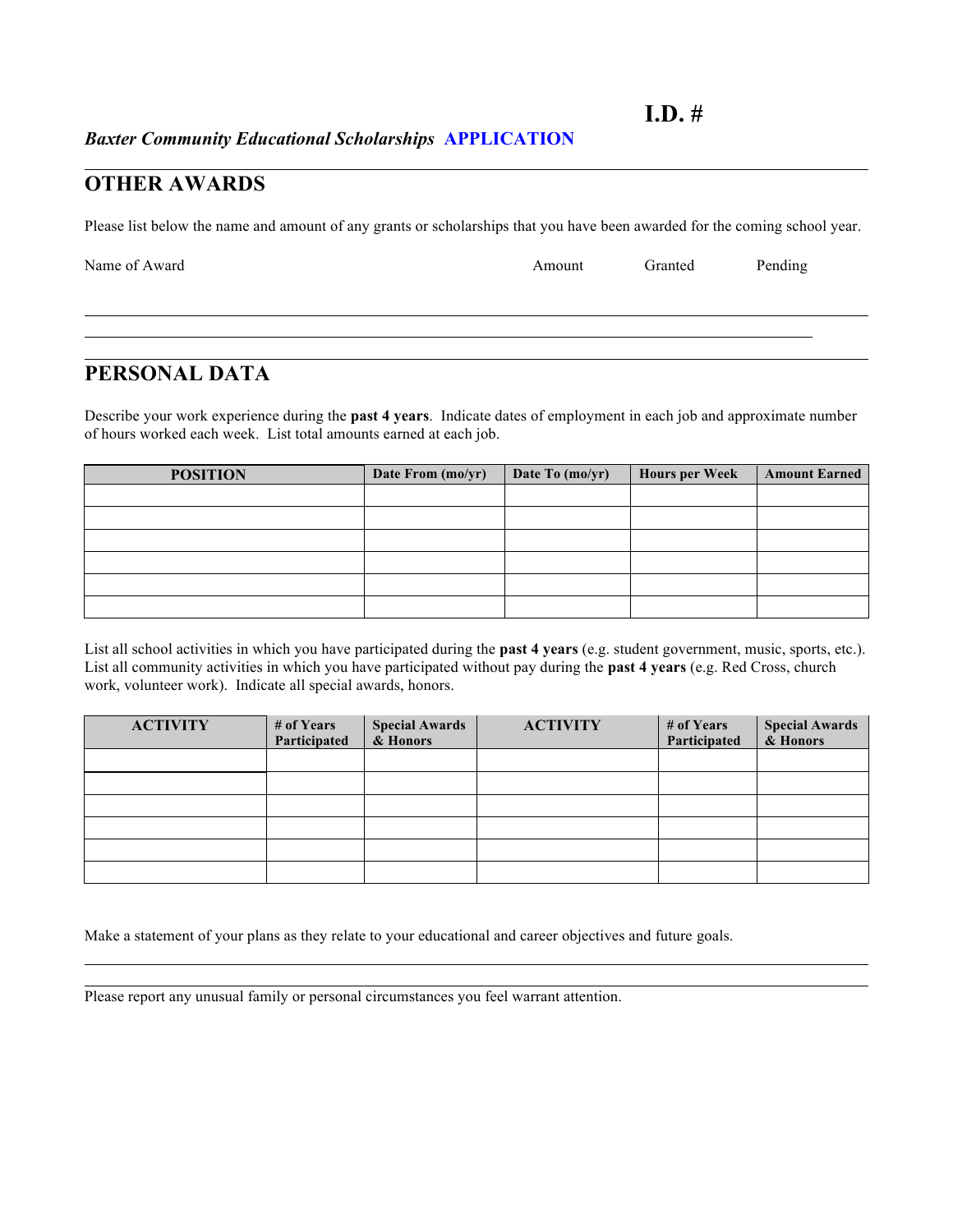Explanation of scholarship

Sandi Markow Larson Memorial Scholarship: Sandi Markow Larson was a beloved teacher at Baxter for many years until she lost her fight to cancer. In her years at Baxter, she always believed in giving back to the students, school, and community. Sandi's family has decided to celebrate her memory by giving a scholarship to a student who has given back to the school or community through service work, projects, or personal commitment.

Explain how you have given back to the school or community through service work, projects, or personal commitment. Include why you chose to do this, and how it shows the 'spirit of giving', as you see it.